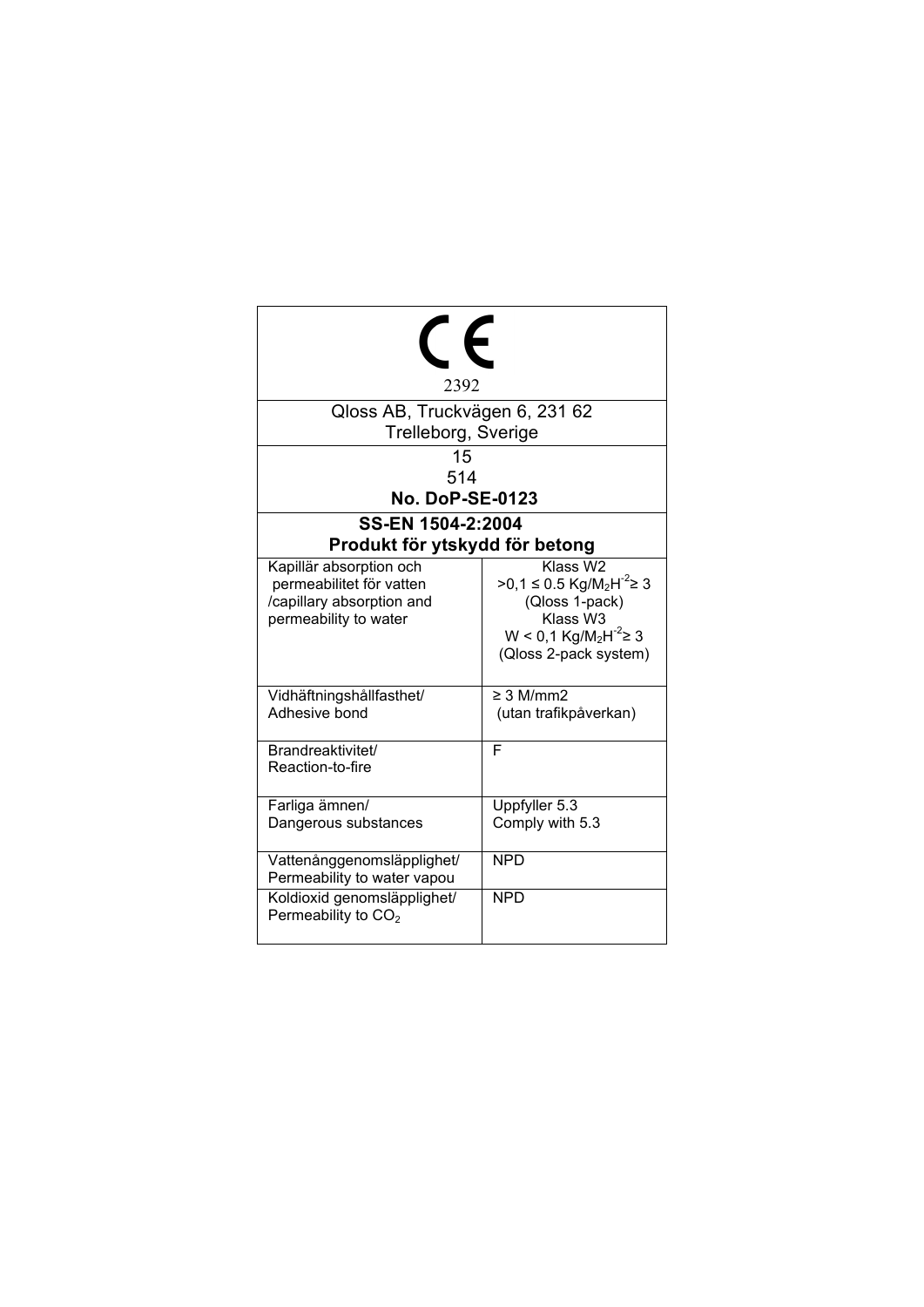# **PRESTANDADEKLARATION /DECLARATION OF PERFORMANCE**

i enlighet med / in accordance with EU Construction Products Regulation (CPR) no 305/2011

# **No. DoP-SE-0123**

1. Produkttypens unika identifikationskod/Unique identification code of the product-type:

# **Qloss Lackfärg - Mineraliska golv för inomhusbruk**

### **Qloss Lack - Mineraliska golv för inomhusbruk**

# **Qloss 2-pack system - Mineraliska golv för inomhusbruk**

 $2.$  Typ-, parti- eller serienummer eller någon annan beteckning som möjliggör identifiering av byggprodukter i enlighet med artikel 11.4 / Type, batch or serial number or any other element allowing identification of the construction product as required under Article 11(4):

#### **Batch, produktionsdatum, tillverkningsenhet enligt information på förpackning alt. på bifogade dokument/**

Batch/production date/production site/serial no. is printed on packaging or accompanying documents

3. Byggproduktens avsedda användning eller användningar i enlighet med den tillämpliga, harmoniserade tekniska specifikationen, såsom förutsett av tillverkaren / Intended use or uses of the construction product, in accordance with the applicable harmonized technical specification, as foreseen by the manufacturer:

**Ytskyddsprodukt-Målningsbehandling**/Surfase protection products-Coating

### **Inträngning av ämnen (C) 1.3/ Ingress protection 1.3 Fuktkontroll (C) 2.2/ Moisture control 2.2**

 $\,4.~$  Tillverkarens namn, registrerade företagsnamn eller registrerade varumärke samt kontaktadress enligt vad som kravs i artikel 11.5 / Name, registered trade name or registered trade mark and contact address of the manufacturer as required pursuant Article 11(5):

### **QLOSS AB Truckvägen 6 – SE-23162 Trelleborg Sverige www.qloss.se**

 $5.$  I tillämpliga fall namn och kontaktadress for tillverkarens representant vars mandat omfattar de uppgifter som anges i artikel 12.2 / Where applicable, name and contact address of the authorized representative whose mandate covers the tasks specified in Article 12(2): *-*

 $6.$  Systemet eller systemen for bedomning och fortlopande kontroll av byggproduktens prestanda enligt bilaga V / System or systems of assessment and verification of constancy of performance of the construction product as set out in Annex V:

# **AVCP system 2+**

7. For det fall att prestandadeklarationen avser en byggprodukt som omfattas av en harmoniserad standard / In case of the declaration of performance concerning a construction product covered by a harmonized standard:

#### **SS-EN 1504-2:2004 Kiwa Sverige, notified factory control body No. 2392**

**har utförd / performed** 

**Initial inspection of factory and factory production control (FPC) and performs continuous surveillance, assessment and approval of FPC** 

**under system** 

### $2+$

**och utfärdat/ and issued**

**Certificate of Conformity of the Factory Production Control: 2392-CPR-1272 (Production site: Trelleborg)**

 $8. \,$  For det fall att prestandadeklarationen avser en byggprodukt for vilken en europeisk teknisk bedömning har utfardats: / In case of the declaration of performance concerning a construction product for which a European Technical Assessment has been issued: